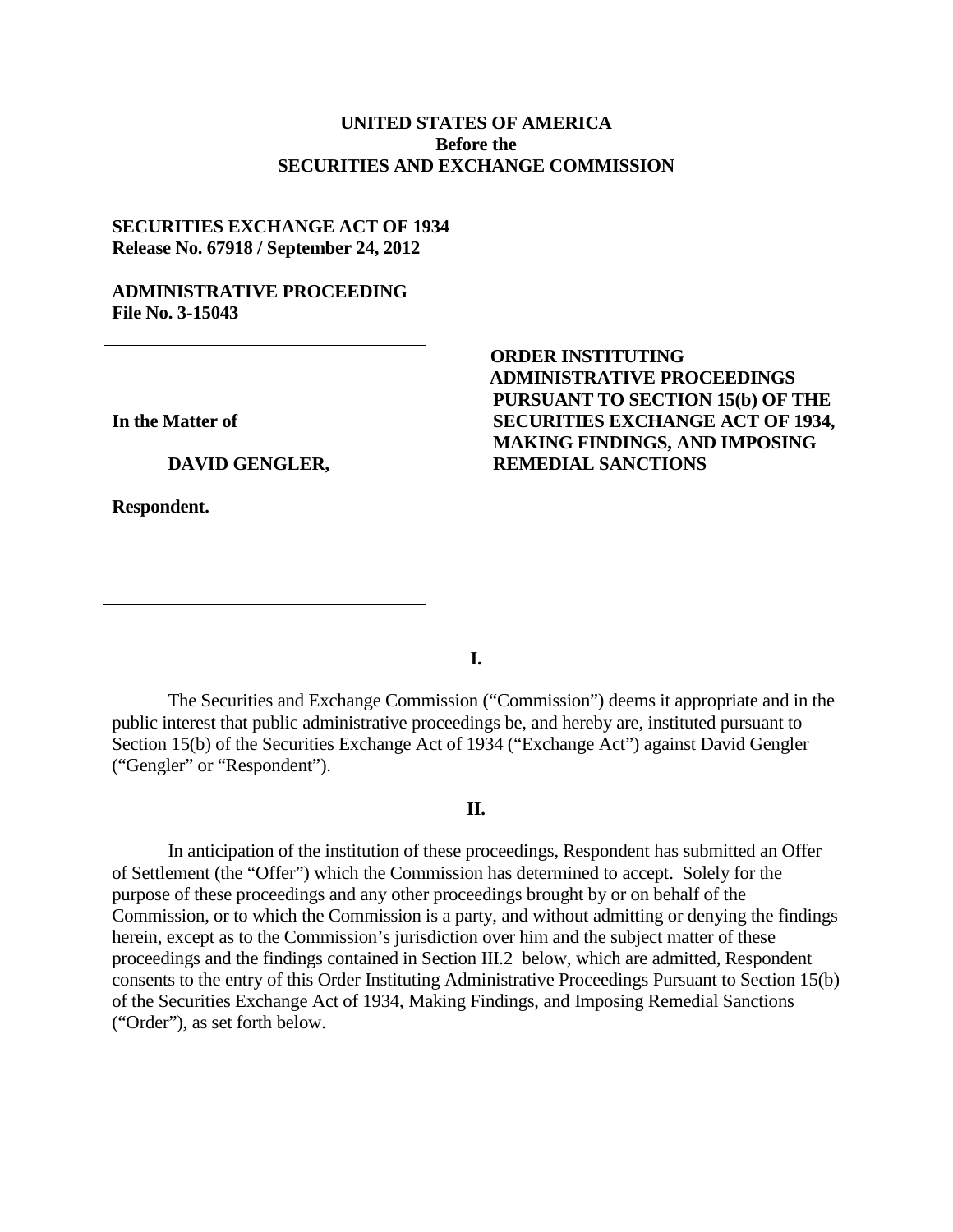On the basis of this Order and Respondent's Offer, the Commission finds that

1. Gengler was a registered representative associated with broker-dealers registered with the Commission from 1998 until October of 2003. Gengler, 36 years old, is a resident of Utah.

2. On September 5, 2012, a final judgment was entered by consent against Gengler, permanently enjoining him from future violations of Section 10(b) of the Exchange Act and Rule 10b-5 thereunder, in the civil action entitled Securities and Exchange Commission v. David Gengler, et al., Civil Action Number 1:08-cv-00235, in the United States District Court for the Eastern District of Virginia.

3. The Commission's complaint alleged that Gengler sold packages of personal mentoring, software and classes to investors from December 2002 until early 2007. In doing so, he made misrepresentations to convince unsuspecting, often inexperienced investors into believing that if they purchased the packages they would make extraordinary profits trading securities. The complaint also alleged that in furtherance of the fraudulent scheme, Gengler urged investors to engage in securities transactions and opined as to the advisability of securities transactions.

### **IV.**

In view of the foregoing, the Commission deems it appropriate and in the public interest to impose the sanctions agreed to in Respondent Gengler's Offer.

Accordingly, it is hereby ORDERED pursuant to Section 15(b)(6) of the Exchange Act that Respondent Gengler be, and hereby is:

barred from association with any broker, dealer, investment adviser, municipal securities dealer, municipal advisor, transfer agent, or nationally recognized statistical rating organization; and

barred from participating in any offering of a penny stock, including: acting as a promoter, finder, consultant, agent or other person who engages in activities with a broker, dealer or issuer for purposes of the issuance or trading in any penny stock, or inducing or attempting to induce the purchase or sale of any penny stock.

Any reapplication for association by the Respondent will be subject to the applicable laws and regulations governing the reentry process, and reentry may be conditioned upon a number of factors, including, but not limited to, the satisfaction of any or all of the following: (a) any disgorgement ordered against the Respondent, whether or not the Commission has fully or partially waived payment of such disgorgement; (b) any arbitration award related to the conduct that served